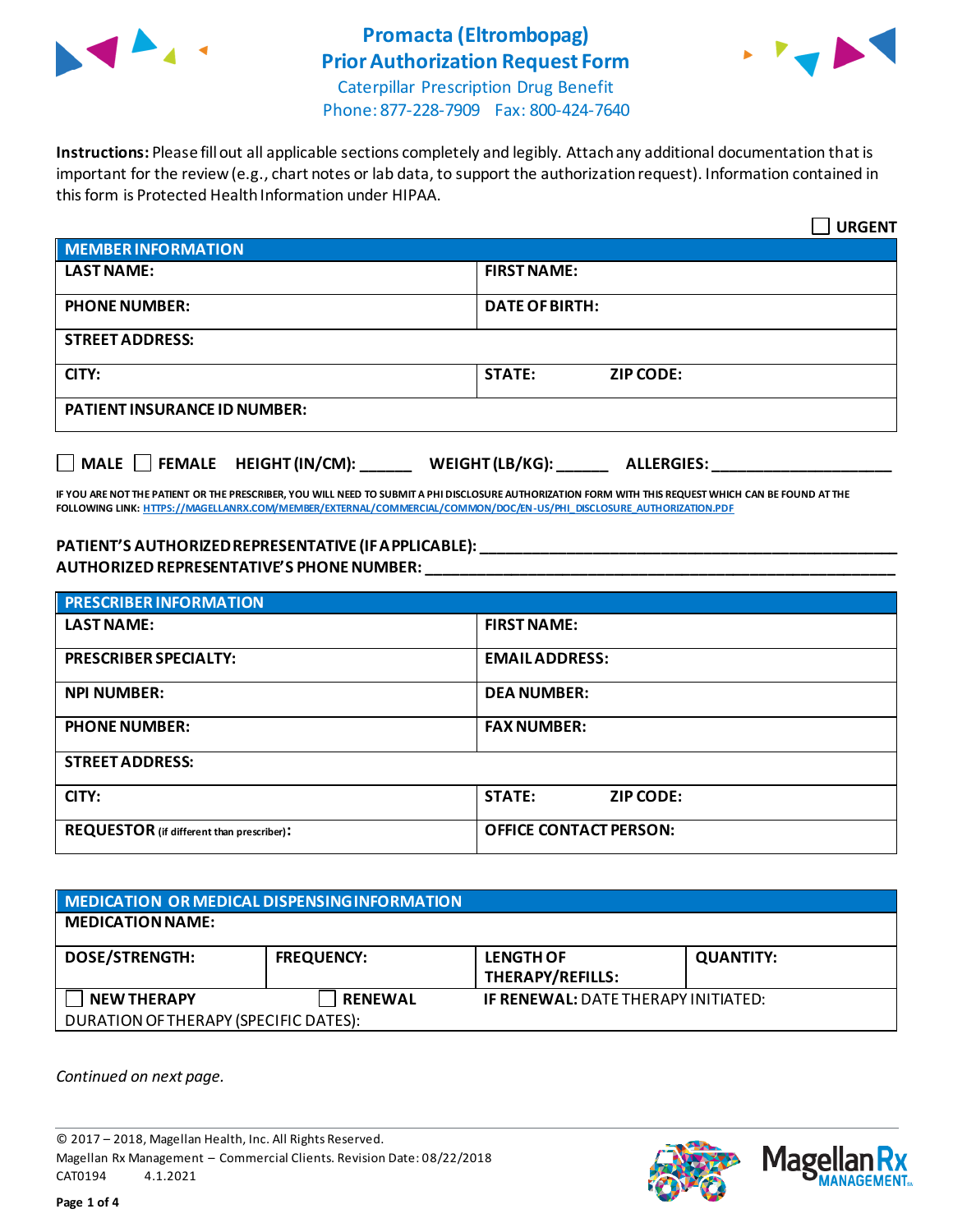

## **Promacta (Eltrombopag) Prior Authorization Request Form**



Caterpillar Prescription Drug Benefit Phone: 877-228-7909 Fax: 800-424-7640

| MEMBER'S LAST NAME: THE STATE OF THE STATE OF THE STATE OF THE STATE OF THE STATE OF THE STATE OF THE STATE OF                                                                                                                                                                                                                                                                   | <b>MEMBER'S FIRST NAME:</b>                                                                     |                                                          |  |  |
|----------------------------------------------------------------------------------------------------------------------------------------------------------------------------------------------------------------------------------------------------------------------------------------------------------------------------------------------------------------------------------|-------------------------------------------------------------------------------------------------|----------------------------------------------------------|--|--|
|                                                                                                                                                                                                                                                                                                                                                                                  | 1. HAS THE PATIENT TRIED ANY OTHER MEDICATIONS FOR THIS CONDITION?                              | <b>NO</b><br>$\blacksquare$ YES (if yes, complete below) |  |  |
| <b>MEDICATION/THERAPY (SPECIFY</b><br>DRUG NAME AND DOSAGE):                                                                                                                                                                                                                                                                                                                     | <b>DURATION OF THERAPY (SPECIFY</b><br>DATES):                                                  | <b>RESPONSE/REASON FOR</b><br><b>FAILURE/ALLERGY:</b>    |  |  |
| <b>2. LIST DIAGNOSES:</b>                                                                                                                                                                                                                                                                                                                                                        |                                                                                                 | <b>ICD-10:</b>                                           |  |  |
| $\Box$ Chronic hepatitis C<br>$\square$ Immune (idiopathic) thrombocytopenic purpura (ITP)<br>□ Aplastic Anemia<br>□ Other diagnosis: ____________________ICD-10____                                                                                                                                                                                                             |                                                                                                 |                                                          |  |  |
| PRIOR AUTHORIZATION.                                                                                                                                                                                                                                                                                                                                                             | 3. REQUIRED CLINICAL INFORMATION: PLEASE PROVIDE ALL RELEVANT CLINICAL INFORMATION TO SUPPORT A |                                                          |  |  |
| If request is for the Promacta Powder Packets, please also submit documentation why patient cannot swallow<br>tablets or capsules.<br>Will patient be using Promacta (eltrombopag) in combination with a clinical trial? $\Box$ Yes $\Box$ No                                                                                                                                    |                                                                                                 |                                                          |  |  |
|                                                                                                                                                                                                                                                                                                                                                                                  |                                                                                                 |                                                          |  |  |
| For chronic hepatitis C, answer the following:<br>Is the patient's platelet count between 20,000/mcL and 70,000/mcL?* □ Yes □ No<br><i>*Please submit documentation.</i>                                                                                                                                                                                                         |                                                                                                 |                                                          |  |  |
| Is Promacta prescribed by a gastroenterology or hematology/oncology specialist? $\Box$ Yes $\Box$ No                                                                                                                                                                                                                                                                             |                                                                                                 |                                                          |  |  |
| For INITIAL Request of immune (idiopathic) thrombocytopenic purpura (ITP), answer the following:<br>Does the patient have relapsed/refractory chronic immune (idiopathic) thrombocytopenic purpura (ITP)?<br>$\square$ Yes $\square$ No                                                                                                                                          |                                                                                                 |                                                          |  |  |
| Has the patient had a diagnosis of immune (idiopathic) thrombocytopenic purpura (ITP) for at least 6 months?<br>$\square$ Yes $\square$ No                                                                                                                                                                                                                                       |                                                                                                 |                                                          |  |  |
| Is the patient's platelet count less than 30,000/mcLOR greater than or equal to 30,000/mcL with additional risk<br>factors for bleeding? □ Yes □ No                                                                                                                                                                                                                              |                                                                                                 |                                                          |  |  |
| Has the patient had a splenectomy with an inadequate response? $\square$ Yes $\square$ No<br>If "no" to the above question, does the patient have an absolute contraindication to splenectomy? $*$ $\square$ Yes $\square$ No<br>If "yes" to the above question, has the patient had an insufficient response or intolerance to post-splenectomy<br>corticosteroids?* □ Yes □ No |                                                                                                 |                                                          |  |  |
| Has the patient had an insufficient response or intolerance to corticosteroids?* $\Box$ Yes $\Box$ No                                                                                                                                                                                                                                                                            |                                                                                                 |                                                          |  |  |
| Has the patient had an insufficient response or intolerance to immunoglobulins (IVIG)?* $\square$ Yes $\square$ No                                                                                                                                                                                                                                                               |                                                                                                 |                                                          |  |  |

© 2017 – 2018, Magellan Health, Inc. All Rights Reserved. Magellan Rx Management – Commercial Clients. Revision Date: 08/22/2018 CAT0194 4.1.2021

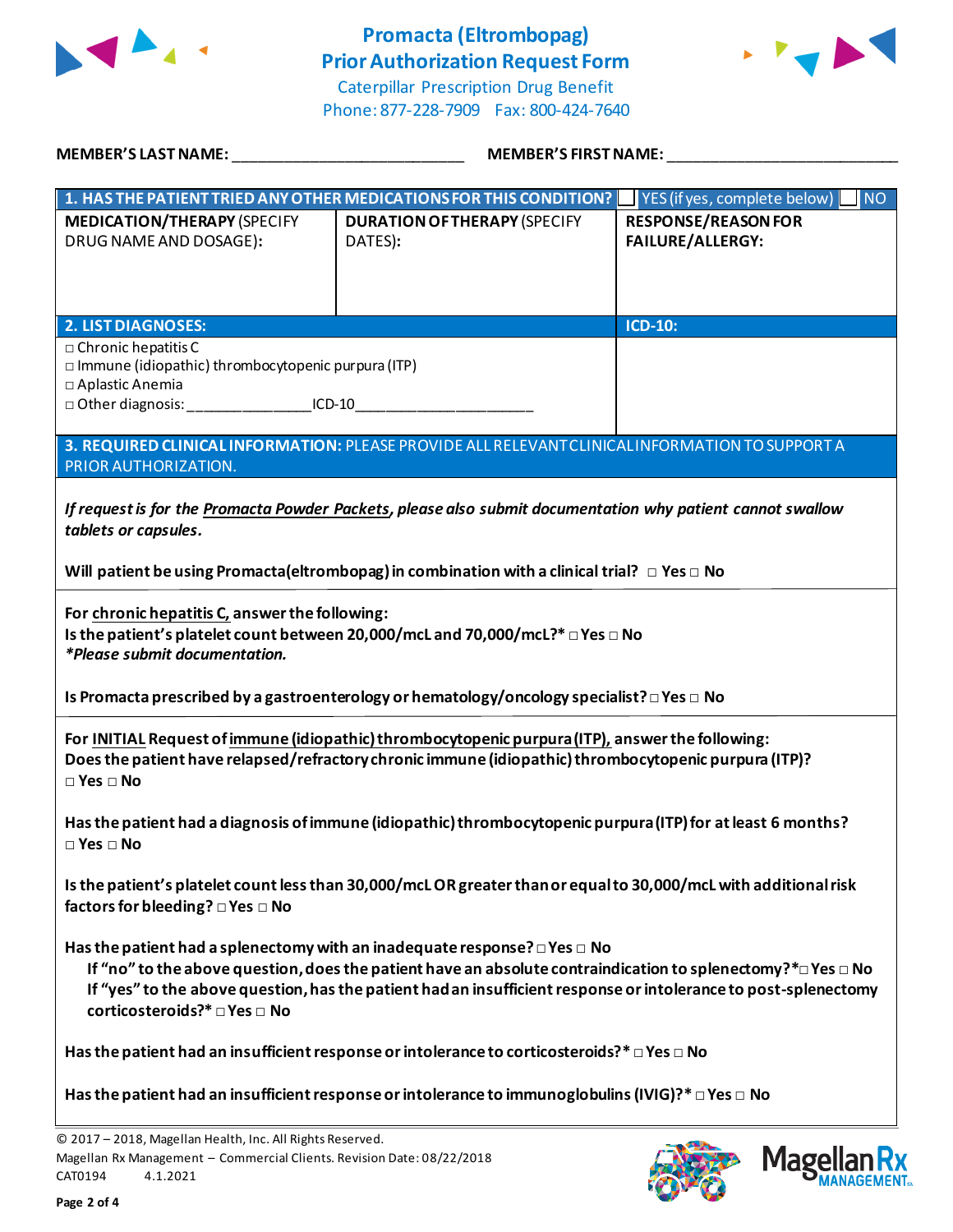

### **Promacta (Eltrombopag) Prior Authorization Request Form** Caterpillar Prescription Drug Benefit

Phone: 877-228-7909 Fax: 800-424-7640



**MEMBER'S LAST NAME:** \_\_\_\_\_\_\_\_\_\_\_\_\_\_\_\_\_\_\_\_\_\_\_\_\_\_\_ **MEMBER'S FIRST NAME:** \_\_\_\_\_\_\_\_\_\_\_\_\_\_\_\_\_\_\_\_\_\_\_\_\_\_\_

**For patients over 61 years of age, do the results from the most recent bone marrow aspiration show evidence of myelodysplasia as a possible cause for thrombocytopenia?\* □ Yes □ No** *\*Please submit documentation.* **For RENEWAL Request ofimmune (idiopathic) thrombocytopenic purpura (ITP), please submit chart documentation** 

**For Aplastic Anemia:**

**Does patient have an Absolute neutrophil count less than or equal to 500/microliter? □ Yes □ No** *\*Please submit documentation.*

**Does patient have a Platelet count less than 20,000/microliter? □ Yes □ No** *\*Please submit documentation.*

**Does patient have an Absolute reticulocyte count less than 60,000/microliter? □ Yes □ No** *\*Please submit documentation.*

**Does patient have Fanconi's anemia? □ Yes □ No**

**Does patient have an SGOT or SGPT more than 5 times the upper limit of normal? □ Yes □ No** *\*Please submit documentation.*

**Does patient have a clonal disorder consistent with myelodysplasia? □ Yes □ No**

**of patient's positive clinical response since starting Promacta(eltrombopag).**

**Is patient 2 years of age or older? □ Yes □ No If yes, does patient weigh more than 12kg? □ Yes □ No If yes, has the patient received treatment for severe aplastic anemia? □ Yes □ No**

**Is patient 18 years of age or older? □ Yes □ No If yes, has patient had insufficient response to immunosuppressive therapy for severe aplastic anemia? □ Yes □ No** *\*Please submit documentation.*

**Are there any other comments, diagnoses, symptoms, medications tried or failed, and/or any other information the physician feels is important to this review?**

**Please note:** Not all drugs/diagnosis are covered on all plans. This request may be denied unless all required information is received.

**ATTESTATION:** I attest the information provided is true and accurate to the best of my knowledge. I understand that the Health Plan, insurer, Medical Group or its designees may perform a routine audit and request the medical information necessary to verify the accuracy of the information reported on this form.

**Prescriber Signature or Electronic I.D. Verification: \_\_\_\_\_\_\_\_\_\_\_\_\_\_\_\_\_\_\_\_\_\_\_\_\_\_\_\_\_\_\_\_ Date: \_\_\_\_\_\_\_\_\_\_\_\_\_\_\_\_**

<sup>© 2017</sup> – 2018, Magellan Health, Inc. All Rights Reserved. Magellan Rx Management – Commercial Clients. Revision Date: 08/22/2018 CAT0194 4.1.2021